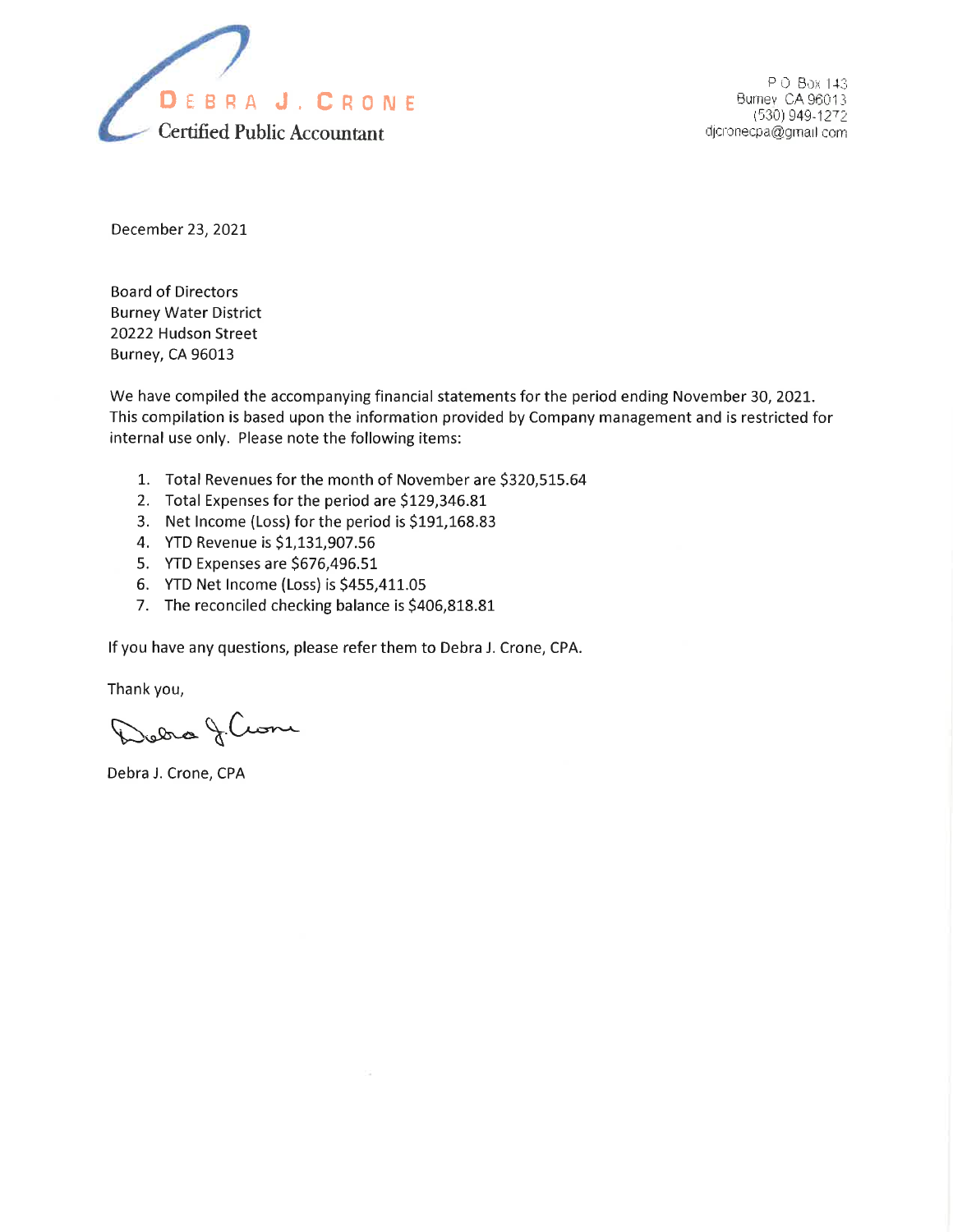#### BURNEY WATER DISTRICT Income Statement For the Five Months Ending November 30,2021

|                                 | <b>Current Month</b> | Year to Date |
|---------------------------------|----------------------|--------------|
| Revenues                        |                      |              |
| RESIDENTIAL INCOME-W            | \$<br>34,222.23 \$   | 243,010.10   |
| RESIDENTIAL INCOME-S            | 43,956.59            | 220,737.30   |
| RESIDENTIAL INCOME-P            | 8,280.83             | 41,661.79    |
| <b>GRANT MONEY-W</b>            | 11,881.00            | 11,881.00    |
| <b>GRANT MONEY-S</b>            | 178,301.00           | 344,877.00   |
| COMMERCIAL INCOME-W             | 30,121.28            | 162,002.98   |
| COMMERCIAL INCOME-S             | 7,915.97             | 44,126.92    |
| COMMERCIAL INCOME-P             | 1,062.21             | 5,334.21     |
| <b>SWIMMING LESSONS</b>         | 0.00                 | 5,145.00     |
| MOMMY & ME                      | 0.00                 | 160.00       |
| <b>LITTLE SWIMMERS</b>          | 0.00                 | 38.00        |
| NIGHT SWIM                      | 0.00                 | 920.00       |
| <b>GATE FEES-P</b>              | 0.00                 | 1,739.00     |
| POOL PASS PURCHASES             | 0.00                 | 429.00       |
| <b>VENDING INCOME-P</b>         | 0.00                 | 492.00       |
| REPLACEMENT PASSES-P            | 0.00                 | 15.00        |
| <b>AQUATIC PASS</b>             | 0.00                 | 1,400.00     |
| POOL DONATIONS                  | 0.00                 | 325.00       |
| POOL RENTAL FEES                | 0.00                 | 5,100.00     |
| MISCELLANEOUS INCOME - W        | 129.06               | 904.68       |
| MISCELLANEOUS INCOME - S        | 129.06               | 904.68       |
| <b>MISCELLANEOUS INCOME - P</b> | 129.05               | 642.15       |
| OTHER BILLED INCOME-W           | 1,731.21             | 12,736.21    |
| OTHER BILLED INCOME-S           | 0.00                 | 20,145.00    |
| SERVICE CHARGE INCOME-W         | 0.00                 | 50.00        |
| <b>SERVICE CHARGE INCOME-S</b>  | 0.00                 | 50.00        |
| LATE FEE INCOME-W               | 1,375.49             | 3,645.31     |
| LATE FEE INCOME-S               | 1,044.11             | 2,767.09     |
| LATE FEE INCOME-P               | 210.40               | 557.60       |
| <b>INTEREST INCOME-W</b>        | 26.15                | 68.35        |
| <b>INTEREST INCOME-S</b>        | 0.00                 | 42.19        |
|                                 |                      |              |
| <b>Total Revenues</b>           | 320,515.64           | 1,131,907.56 |
| Cost of Sales                   |                      |              |
| <b>Total Cost of Sales</b>      | 0.00                 | 0.00         |
| Gross Profit                    | 320,515.64           | 1,131,907.56 |
|                                 |                      |              |
| Expenses                        |                      |              |
| <b>BANK FEES-W</b>              | 15.00                | 45.00        |
| <b>BANK FEES-S</b>              | 15.00                | 45.00        |
| CHEMICALS-P                     | 0.00                 | 4,111.59     |
| DEPRECIATION EXPENSE-W          | 9,053.25             | 45,266.25    |
| DEPRECIATION EXPENSE-S          | 9,878.83             | 49,394.15    |
| DEPRECIATION EXPENSE-P          | 2,906.42             | 14,532.10    |
| DUES, FEES & SUBSCRIPTIONS-W    | 0.00                 | 9,627.83     |
|                                 |                      |              |

Restricted for Internal Use Only

See Engagement Letter Dated June 30,2011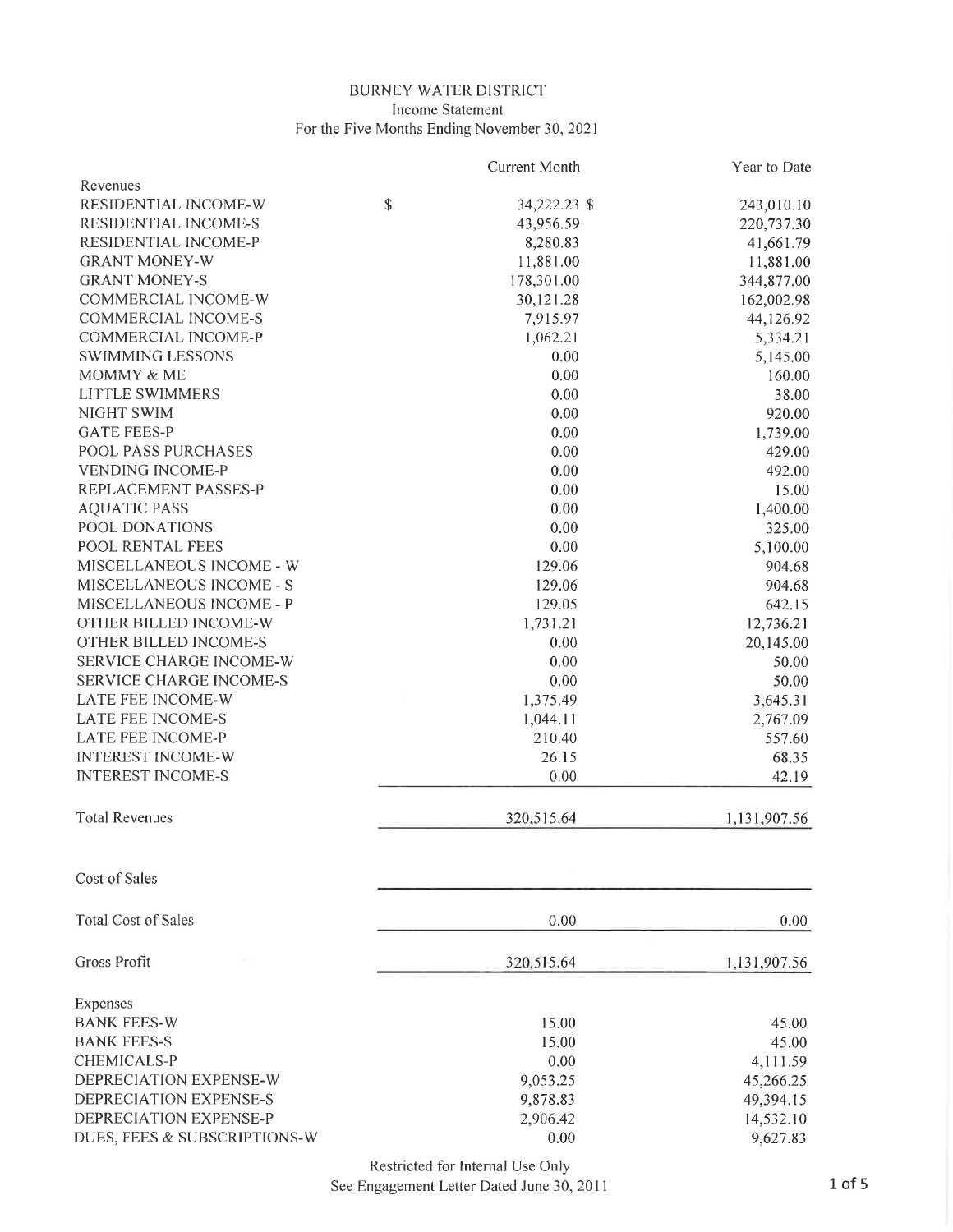|                                    | Current Month | Year to Date |
|------------------------------------|---------------|--------------|
| DUES, FEES & SUBSCRIPTIONS-S       | 0.00          | 5,104.83     |
| <b>ENGINEERING FEES-W</b>          | 0.00          | 182.75       |
| <b>ENGINEERING FEES-S</b>          | 12,666.10     | 15,090.60    |
| GAS, FUEL & OIL-W                  | 690.77        | 3,568.31     |
| GAS, FUEL & OIL-S                  | 690.78        | 3,245.53     |
| HEALTH INSURANCE-W                 | 4,476.50      | 20,597.57    |
| <b>HEALTH INSURANCE-S</b>          | 4,476.50      | 20,597.57    |
| <b>INTEREST EXPENSE-W</b>          | 0.00          | 5.67         |
| <b>INTEREST EXPENSE-S</b>          | 0.00          | 3.18         |
| <b>LAB SUPPLIES-S</b>              | 211.71        | 492.19       |
| <b>LEGAL EXPENSE-W</b>             | 0.00          | 1,668.50     |
| <b>MEALS EXPENSE-W</b>             | 36.92         | 75.65        |
| <b>MEALS EXPENSE-S</b>             | 36.94         | 75.69        |
| MISC EXPENSE-W                     | 0.00          | 50.00        |
| OFFICE SUPPLIES-W                  | 526.36        | 3,313.97     |
| OFFICE SUPPLIES-S                  | 526.38        | 3,299.26     |
| <b>OFFICE SUPPLIES-P</b>           | 0.00          | 450.73       |
| OFFICE EQUIP LEASE-S               | 0.00          | 15.39        |
| OPERATING EXPENSE-W                | 592.62        | 3,917.10     |
| <b>OPERATING EXPENSE-S</b>         | 411.82        | 4,337.33     |
| <b>OPERATING EXPENSE-P</b>         | 0.00          | 459.19       |
| PERS RETIREMENT-W                  | 4,196.65      | 22,204.38    |
| PERS RETIREMENT-S                  | 4,196.68      | 22,204.49    |
| PERMITS/LICENSES/FEES-W            | 0.00          | 10.00        |
| PERMITS/LICENSES/FEES-S            | 110.00        | 270.00       |
| PG&E PUMPING COSTS-W               | 15,315.12     | 133,072.64   |
| PG&E PUMPING COSTS-S               | 9,125.52      | 35,287.32    |
| PG&E OFFICE UTILITIES-W            | 416.21        | 1,488.07     |
| <b>PG&amp;E OFFICE UTILITIES-S</b> | 416.21        | 9,719.27     |
| <b>PG&amp;E POOL UTILITIES</b>     | 52.33         | 2,227.33     |
| PROFESSIONAL FEES-W                | 695.00        | 4,056.50     |
| PROFESSIONAL FEES-S                | 765.00        | 9,037.01     |
| R&M INFRASTRUCTURE-W               | 4,044.62      | 12,025.10    |
| R&M INFRASTRUCTURE-S               | 196.09        | 6,053.16     |
| R&M INFRASTRUCTURE-P               | 0.00          | 853.77       |
| RENTAL OF EQUIPMENT-W              | 128.21        | 457.13       |
| RENTAL OF EQUIPMENT-S              | 59.51         | 119.02       |
| REPAIRS/MAINT BLDG-W               | 0.00          | 64.61        |
| REPAIRS/MAINT BLDG-S               | 0.00          | 111.87       |
| REPAIRS/MAINT BLDG-P               | 50.00         | 490.00       |
| REPAIRS/MAINT EQUIP-W              | 3,128.41      | 3,314.69     |
| REPAIRS/MAINT EQUIP-S              | 3,128.44      | 3,951.72     |
| TOOLS-W                            | 309.47        | 492.00       |
| TOOLS-S                            | 230.28        | 1,204.65     |
| TOOLS-P                            | 0.00          | 34.73        |
| SOCIAL SECURITY TAXES-W            | 1,137.47      | 4,797.13     |
| SOCIAL SECURITY TAXES-S            | 1,233.00      | 5,794.86     |
| SOCIAL SECURITY TAXES-P            | 0.00          | 3,067.87     |
| TELEPHONE-W                        | 499.50        | 2,462.77     |
| TELEPHONE-S                        | 499.50        | 2,462.78     |
| TELEPHONE-P                        | 145.27        | 756.48       |
| TESTING EXPENSE-W                  | 153.60        | 768.00       |
| TESTING EXPENSE-S                  | 0.00          | 906.50       |
| TRAVEL EXPENSE-W                   | 41.25         | 264.41       |
| TRAVEL EXPENSE-S                   | 41.25         | 74.01        |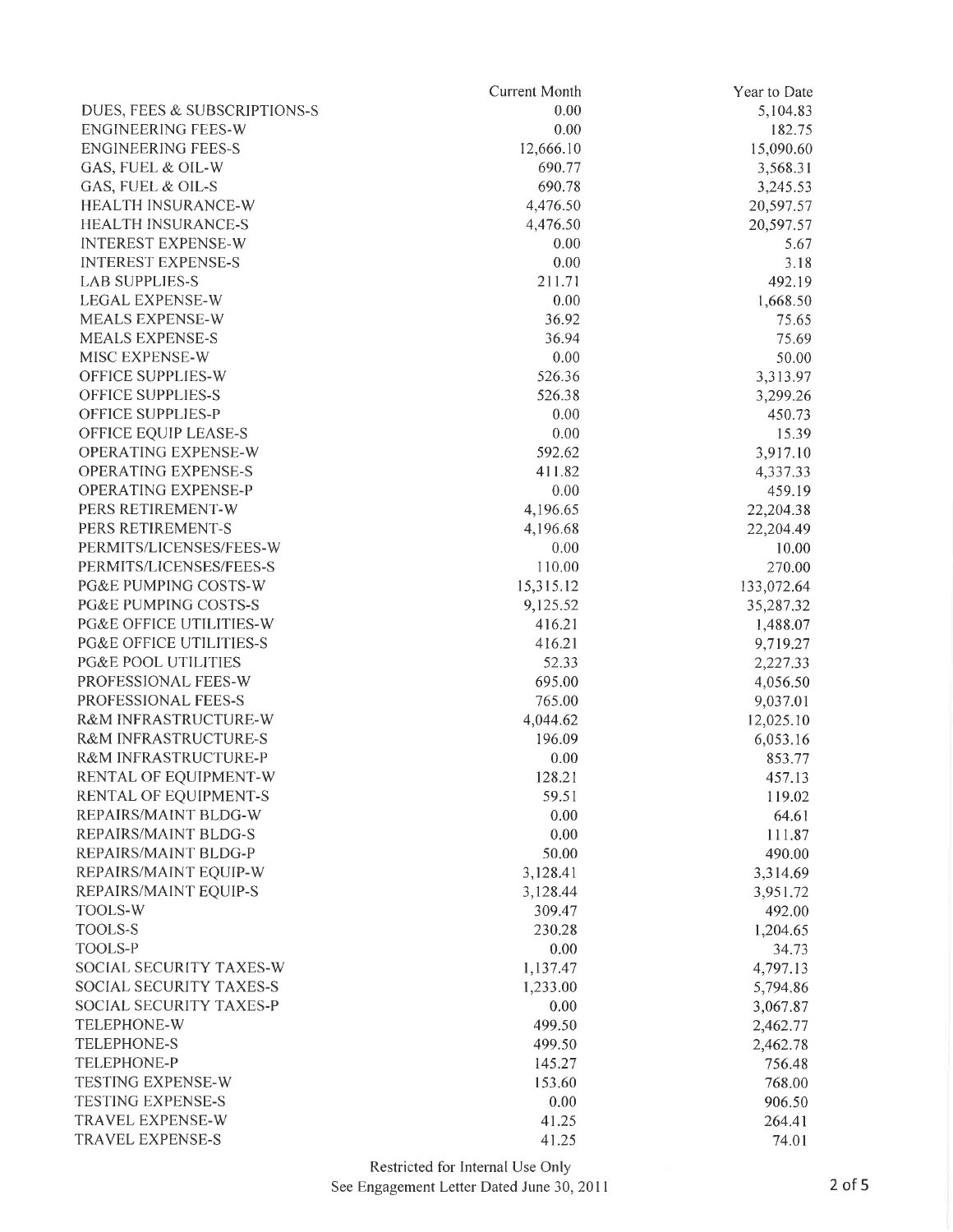|                                      | Current Month | Year to Date |
|--------------------------------------|---------------|--------------|
| <b>VEHICLE REPAIRS &amp; MAINT-W</b> | 222.86        | 2,100.07     |
| <b>VEHICLE REPAIRS &amp; MAINT-S</b> | 222.88        | 2,100.17     |
| WAGES & SALARIES PRODUCTION-W        | 15,579.38     | 52,916.40    |
| WAGES & SALARIES PRODUCTION-S        | 10,413.28     | 55,144.32    |
| WAGES & SALARIES PRODUCTION-P        | 0.00          | 39,524.69    |
| <b>OVERTIME PAID-W</b>               | 223.24        | 1,729.42     |
| <b>OVERTIME PAID-S</b>               | 1,638.06      | 8,607.27     |
| <b>OVERTIME PAID-P</b>               | 0.00          | 617.39       |
| <b>SICK PAY-W</b>                    | 293.83        | 2,453.32     |
| <b>SICK PAY-S</b>                    | 669.67        | 3,072.82     |
| <b>VACATION PAY-W</b>                | 1,053.98      | 1,770.15     |
| <b>VACATION PAY-S</b>                | 678.14        | 1,150.61     |
| COMP TIME TAKEN-W                    | 0.00          | 108.75       |
| STAND BY TIME PAID-W                 | 412.50        | 2,235.00     |
| <b>STAND BY TIME PAID-S</b>          | 412.50        | 2,235.00     |
| WORKERS COMP-W                       | 0.00          | 437.38       |
| <b>WORKERS COMP-S</b>                | 0.00          | 476.38       |
| <b>WORKERS COMP-P</b>                | 0.00          | 140.17       |
| <b>Total Expenses</b>                | 129,346.81    | 676,496.51   |
| Net Income                           | 191,168.83 \$ | 455,411.05   |
|                                      |               |              |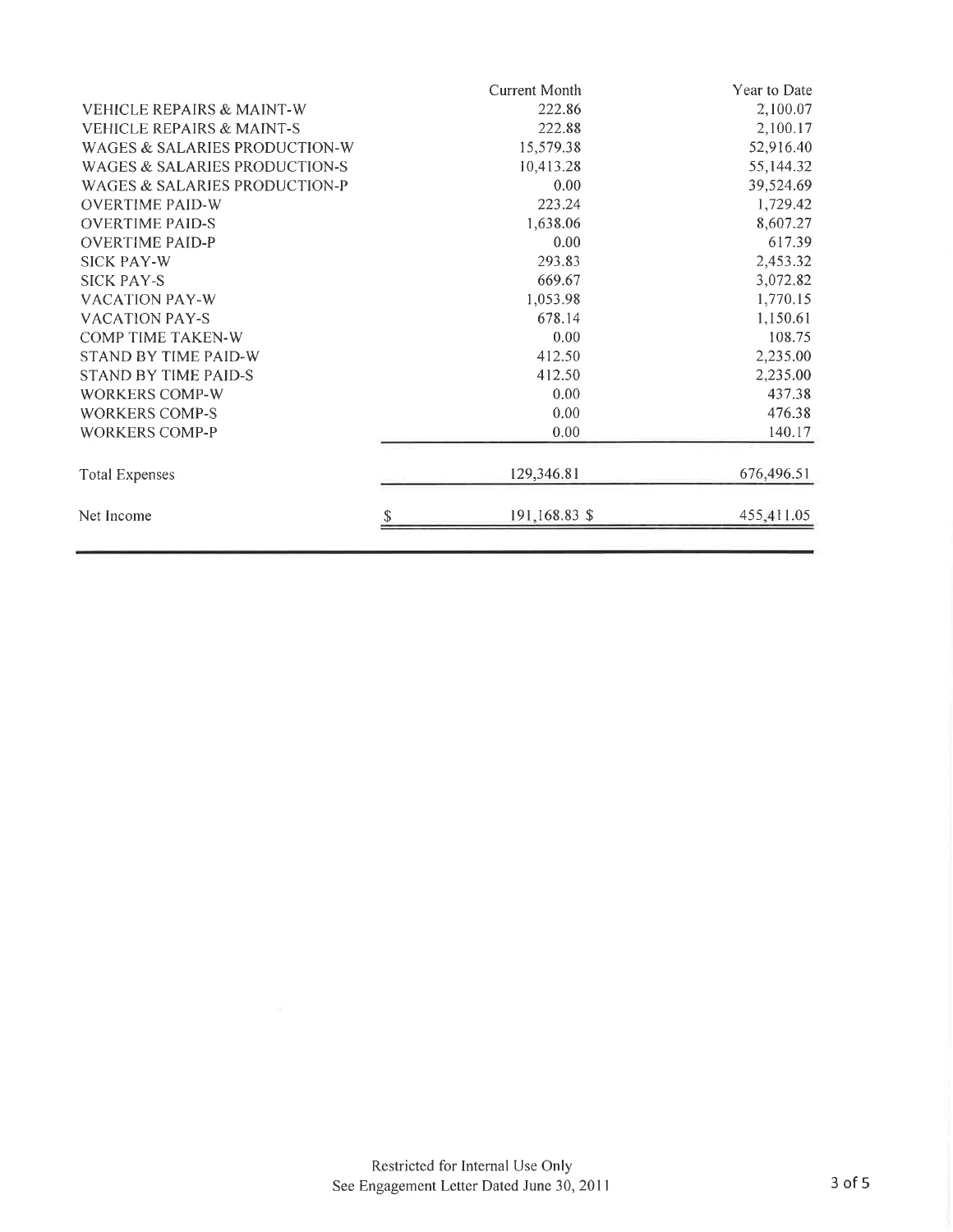# BURNEY WATER DISTRICT

### **Check Register**

## For the Period From Nov 1, 2021 to Nov 30, 2021

| $1.01$ GIG 1 GHOU 1 10111 1303 14202 1303 1303 204 202 1<br>Filter Criteria includes: Report order is by Date. |          |                                          |                     |            |
|----------------------------------------------------------------------------------------------------------------|----------|------------------------------------------|---------------------|------------|
| Check #                                                                                                        | Date     | Payee                                    | <b>Cash Account</b> | Amount     |
| EFT 110121-1                                                                                                   | 11/1/21  | FIRST NATIONAL BANK OMAHA                | 10300,0             | 346.42     |
| EFT 110321-1                                                                                                   | 11/3/21  | NOR CAL LABORERS                         | 10300.0             | 7,674.00   |
| EFT 110321-1                                                                                                   | 11/3/21  | CALIF. PUBLIC EMPLOYEES' RETIREMENT SYS  | 10300.0             | 250.00     |
| EFT 110321-2                                                                                                   | 11/3/21  | CalPERS                                  | 10300.0             | 6,185,75   |
| EFT 110421-1                                                                                                   | 11/4/21  | CALIE, PUBLIC EMPLOYEES' RETIREMENT SYS  | 10300,0             | 1,880.60   |
| EFT 110421-2                                                                                                   | 11/4/21  | TESORO COMMERCIAL FLEET                  | 10300.0             | 1,140,77   |
| 29658                                                                                                          | 11/5/21  | AIR GAS USA                              | 10300.0             | 68.70      |
| 29659                                                                                                          | 11/5/21  | AT&T MOBILITY                            | 10300.0             | 116.90     |
| 29660                                                                                                          | 11/5/21  | BASIC LABORATORY, INC.                   | 10300.0             | 912.80     |
| 29661                                                                                                          | 11/5/21  | <b>BATTERY SYSTEMS</b>                   | 10300.0             | 462.21     |
| 29662                                                                                                          | 11/5/21  | <b>BACKFLOW APPARATUS &amp; VALVE CO</b> | 10300.0             | 182.52     |
| 29663                                                                                                          | 11/5/21  | <b>BURNEY DISPOSAL</b>                   | 10300.0             | 761.14     |
| 29664                                                                                                          | 11/5/21  | COMPLIANCE ASSOCIATES, INC.              | 10300.0             | 233.00     |
| 29665                                                                                                          | 11/5/21  | PAT NUGENT                               | 10300.0             | 90.00      |
| 29666                                                                                                          | 11/5/21  | DEBRA J. CRONE, CPA                      | 10300.0             | 1,600,00   |
| 29667                                                                                                          | 11/5/21  | DATA WEST, A DIVISION OF HARRIS SYSTEMS  | 10300.0             | 9,046.02   |
| 29668                                                                                                          | 11/5/21  | <b>FERGUSON WATERWORKS #1423</b>         | 10300.0             | 674.53     |
| 29669                                                                                                          | 11/5/21  | FRONTIER COMMUNICATIONS                  | 10300.0             | 39.78      |
| 29670                                                                                                          | 11/5/21  | <b>HOVIS HARDWARE</b>                    | 10300.0             | 208.20     |
| 29671                                                                                                          | 11/5/21  | LIEBERT CASSIDY WHITMORE                 | 10300.0             | 401.00     |
| 29672                                                                                                          | 11/5/21  | MOUSEMAN PEST CONTROL                    | 10300.0             | 50,00      |
|                                                                                                                |          |                                          |                     | 214.99     |
| 29673                                                                                                          | 11/5/21  | NAPA SIERRA                              | 10300.0             |            |
| 29674                                                                                                          | 11/5/21  | OFFICE DEPOT                             | 10300.0             | 248.89     |
| 29675                                                                                                          | 11/5/21  | PACE ENGINEERING                         | 10300.0             | 44,118.54  |
| 29676                                                                                                          | 11/5/21  | PG&E                                     | 10300.0             | 22,300.70  |
| 29677                                                                                                          | 11/5/21  | PRECISION LUBE EXPRESS                   | 10300.0             | 98.64      |
| 29678                                                                                                          | 11/5/21  | <b>SICKLER ELECTRIC</b>                  | 10300.0             | 428.21     |
| 29679                                                                                                          | 11/5/21  | <b>STREAMLINE</b>                        | 10300.0             | 200.00     |
| 29680                                                                                                          | 11/5/21  | USA BLUE BOOK                            | 10300.0             | 301:01     |
| 29681                                                                                                          | 11/5/21  | ZITO MEDIA                               | 10300.0             | 124:04     |
| 10342                                                                                                          | 11/12/21 | MIKE A. SKELLY                           | 10300.0             | 2,286,41   |
| 10343                                                                                                          | 11/12/21 | KEITH T. MOORE                           | 10300.0             | 1,415.46   |
| 10344                                                                                                          | 11/12/21 | WILLIE L. LYONS                          | 10300.0             | 1,237.32   |
| 10345                                                                                                          | 11/12/21 | MARGARITA ANGEL                          | 10300.0             | 1,057.36   |
| 10346                                                                                                          | 11/12/21 | <b>AMANDA R. ROGERS</b>                  | 10300.0             | 1,450.60   |
| 10347                                                                                                          | 11/12/21 | STEPHANIE A. MCQUADE                     | 10300.0             | 1,123,74   |
| 29682                                                                                                          | 11/18/21 | AIR GAS USA                              | 10300.0             | 70.59      |
| 29683                                                                                                          | 11/18/21 | ARAMARK                                  | 10300.0             | 685.54     |
| 29684                                                                                                          | 11/18/21 | AT&T MOBILITY                            | 10300.0             | 116,90     |
| 29685                                                                                                          | 11/18/21 | ED STAUB & SONS                          | 10300.0             | 382.73     |
| 29686                                                                                                          | 11/18/21 | FRONTIER COMMUNICATIONS                  | 10300.0             | 834.43     |
| 29687                                                                                                          | 11/18/21 | <b>LAWSON PRODUCTS</b>                   | 10300,0             | 375.77     |
| 29688                                                                                                          | 11/18/21 | MOUSEMAN PEST CONTROL                    | 10300.0             | 50,00      |
| 29689                                                                                                          | 11/18/21 | PACKWAY MATERIALS, INC                   | 10300.0             | 987.54     |
| 29690                                                                                                          | 11/18/21 | PETERSON CAT                             | 10300.0             | 126.71     |
| 29691                                                                                                          | 11/18/21 | <b>STREAMLINE</b>                        | 10300.0             | 200.00     |
| 29692                                                                                                          | 11/18/21 | <b>HOVIS HARDWARE</b>                    | 10300.0             | 419.19     |
| 29693                                                                                                          | 11/20/21 | BASIC LABORATORY, INC.                   | 10300.0             | 682.40     |
| 29694                                                                                                          | 11/20/21 | <b>FERGUSON WATERWORKS #1423</b>         | 10300.0             | 1,046.06   |
| 29695                                                                                                          | 11/20/21 | PACE ENGINEERING                         | 10300.0             | 173,180,78 |
| 29696                                                                                                          | 11/20/21 | USA BLUE BOOK                            | 10300.0             | 492.00     |
| EFT 112421-1                                                                                                   | 11/24/21 | CALIF, PUBLIC EMPLOYEES' RETIREMENT SYS  | 10300.0             | 2,130.60   |
| EFT 112421-2                                                                                                   | 11/24/21 | FIRST NATIONAL BANK OMAHA                | 10300.0             | 593.76     |
| 10348                                                                                                          | 11/26/21 | MIKE A. SKELLY                           | 10300.0             | 1,835.09   |
| 10349                                                                                                          | 11/26/21 | KEITH T. MOORE                           | 10300.0             | 1,622.80   |
| 10350                                                                                                          | 11/26/21 | WILLIE L. LYONS                          | 10300.0             | 1,733.80   |
| 10351                                                                                                          | 11/26/21 | MARGARITA ANGEL                          | 10300.0             | 1,078.68   |
|                                                                                                                |          | AMANDA R. ROGERS                         | 10300.0             | 1,450.60   |
| 10352                                                                                                          | 11/26/21 |                                          |                     |            |

#### Restricted for Internal Use Only